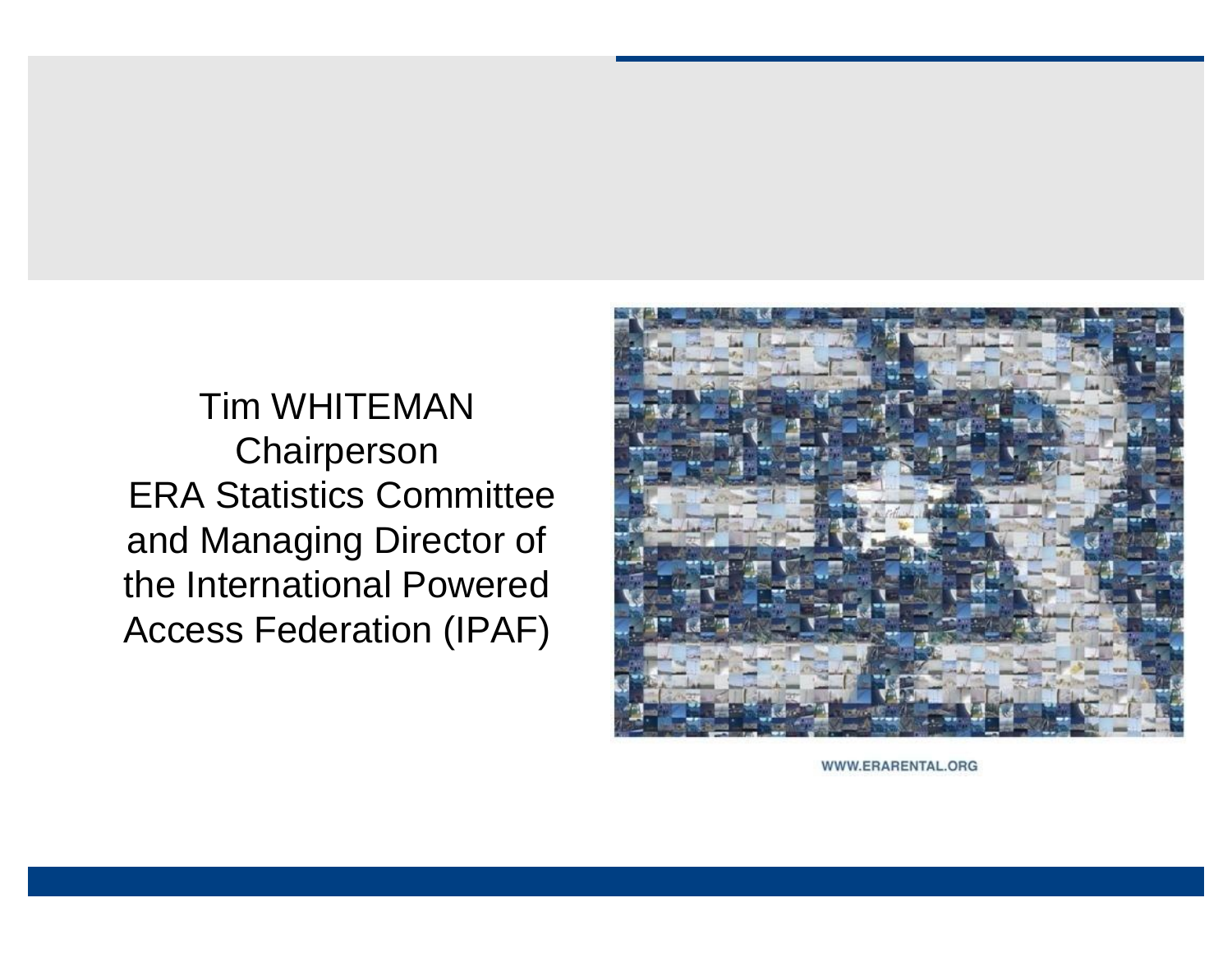

Back to basics.

### Why do we have a statistics committee?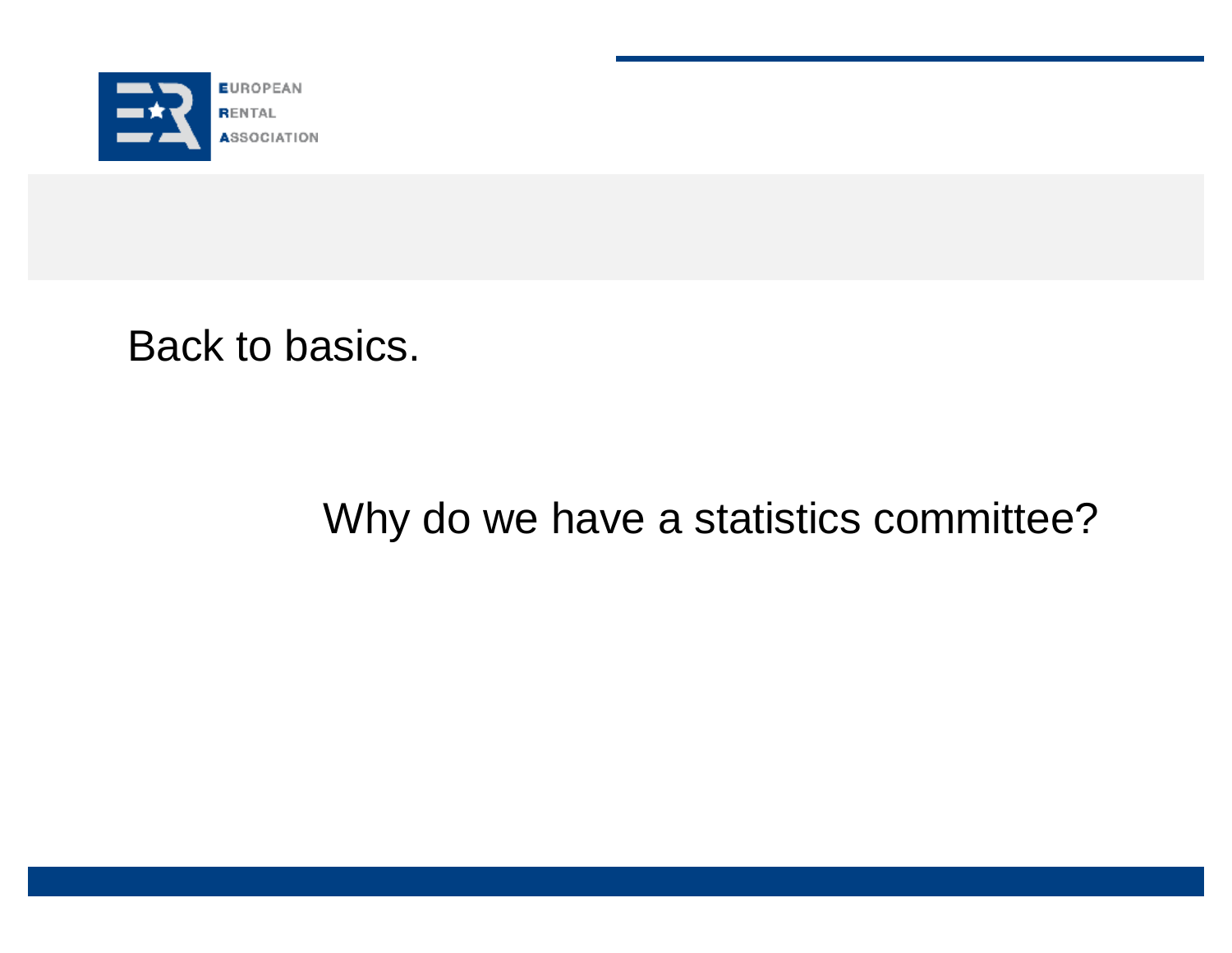#### **Committee Report - Statistics**

### **Workshop - ERA June 2006 convention Outcome**

The mission of the statistical committee is the identification of key parameters to be considered for the collection of statistics of the European rental market. Including: the definition of the rental sector, key data to be collected, geographical scope and mechanisms for the collection.

### How big is Europe's Rental Market?



**BERLIN - JUNE 5 & 6 2007**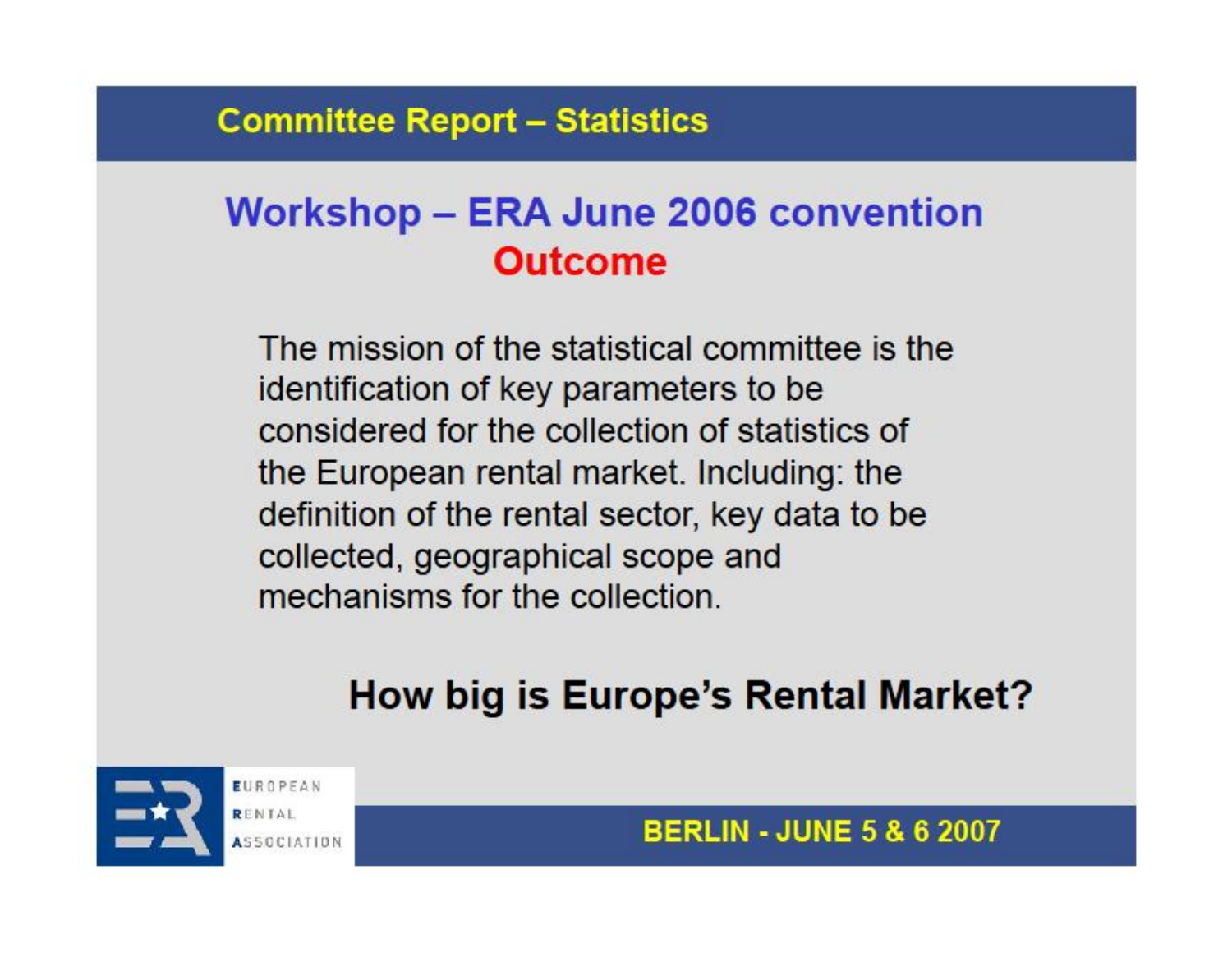

# **RENTAL MARKET in EUROPE**

# *The European Equipment Rental Industry 2008 Report*

Key Findings of the report:

In 2008 Total Size of Rental Market  $\rightarrow$  €33,6 billion

including  $\rightarrow$   $\in$ 24,4 billion in rental without operators

 $\epsilon$ 9,2 billion in rental with operators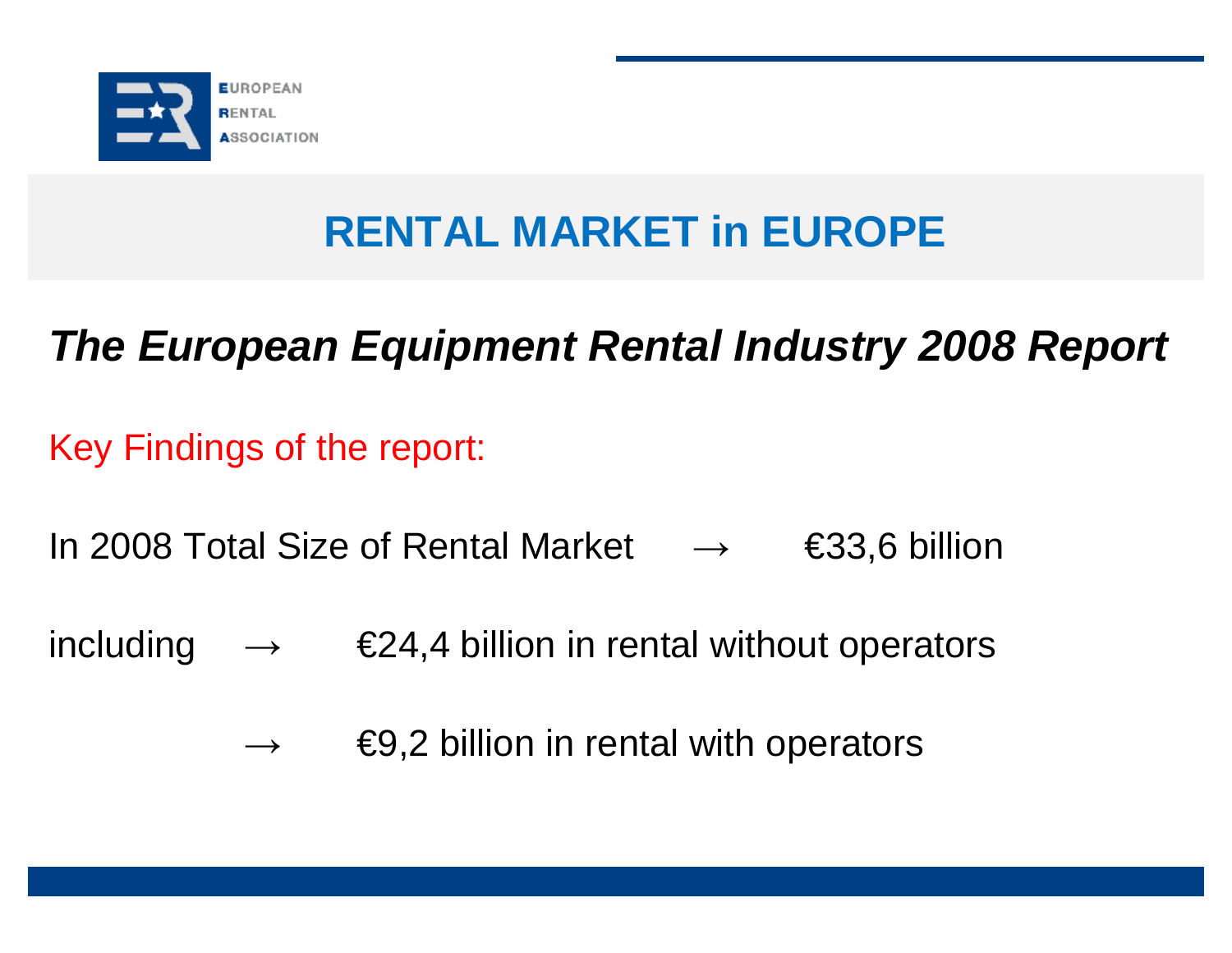

Written by Murray Pollok - 07 Apr 2010



The ERA/IRN RentalTracker survey for the first three months of 2010 shows a continuation of the positive trend in business confidence revealed in previous surveys, with more positive views on current business conditions and improving utilisation.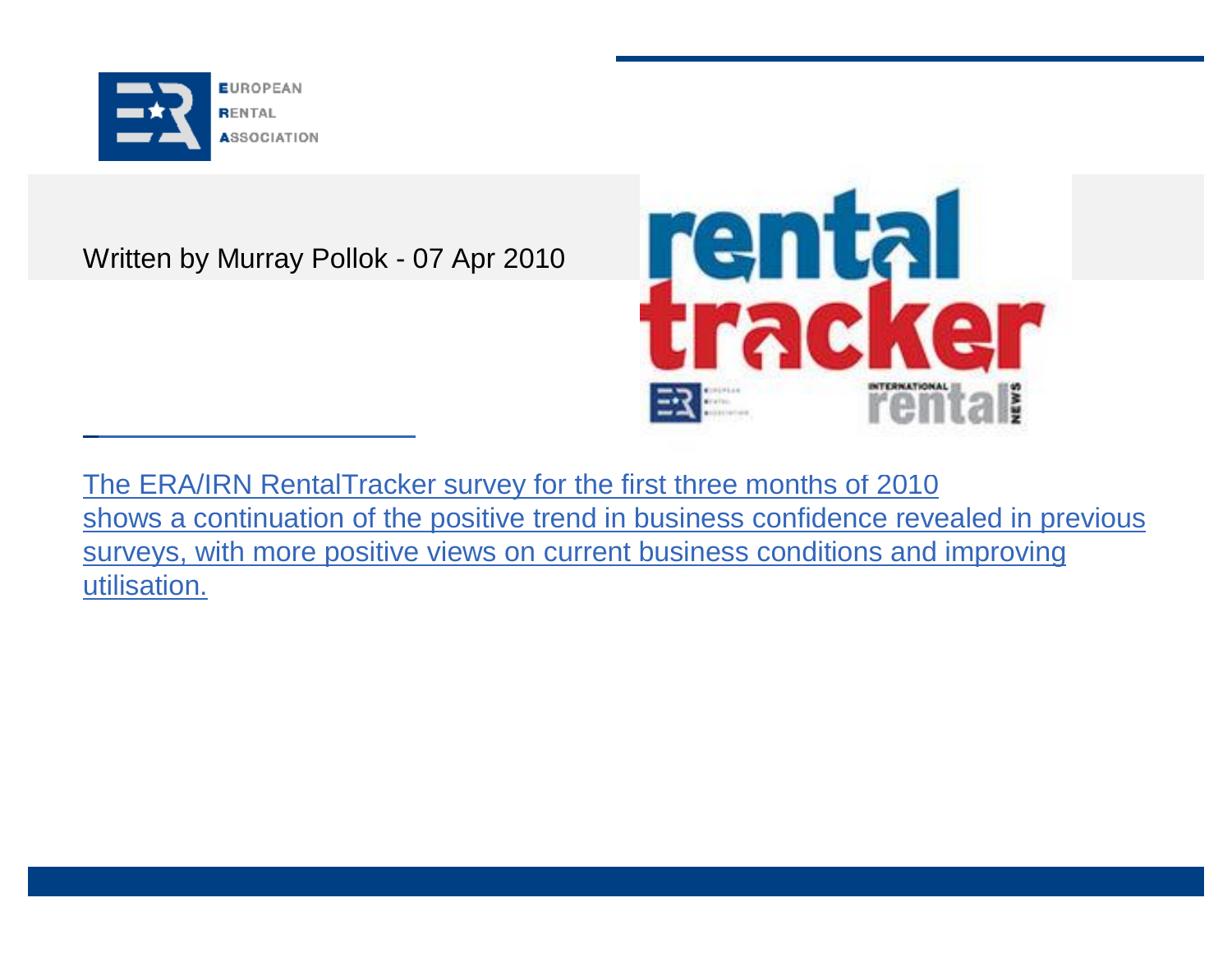

# The European Equipment Rental Industry 2009 Report

- •Thanks to all the Committee Members
- New members welcome
- The report is available at €300 to members (buy it!)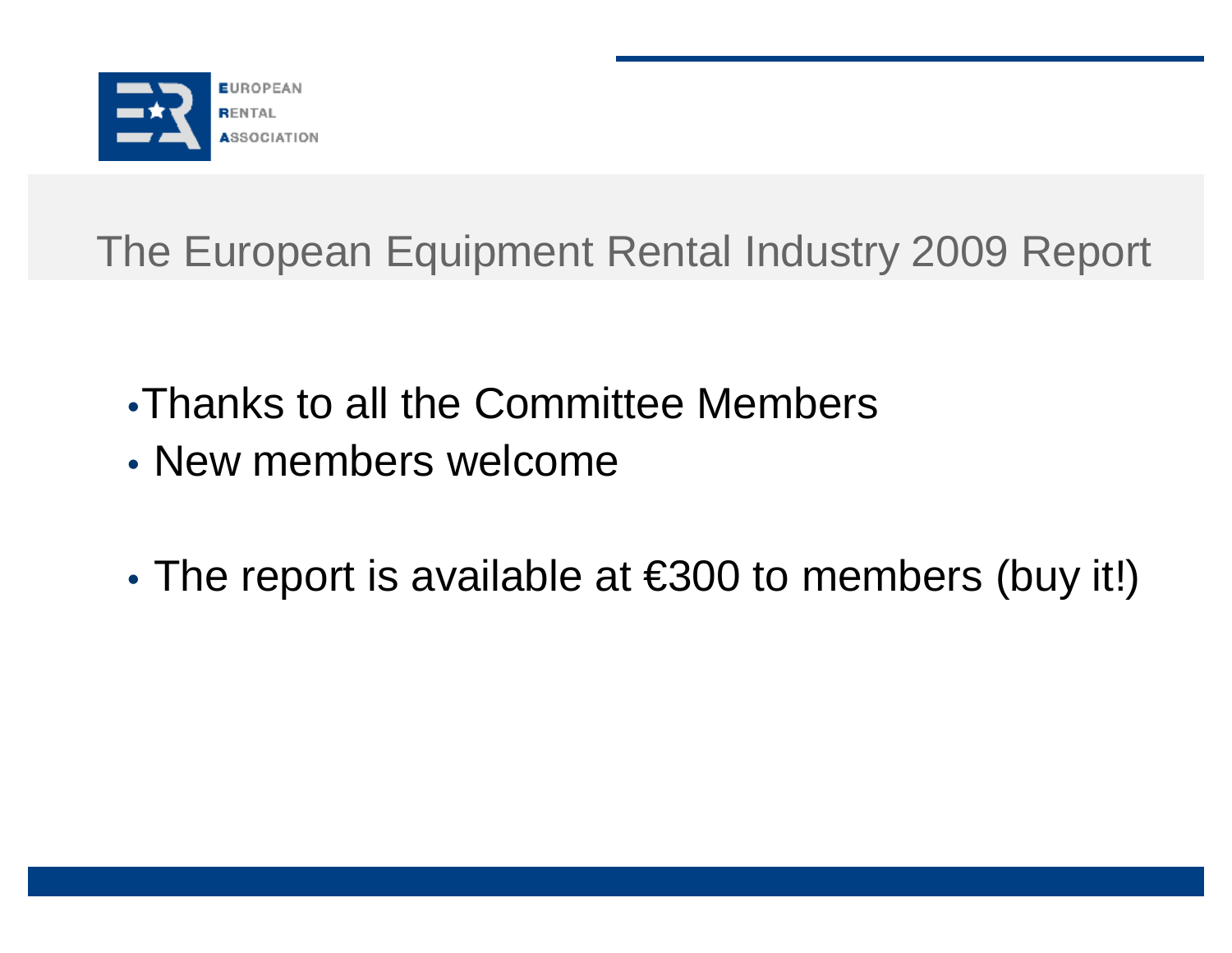

# Top-line figures

- 2009  $€20.2$  bn (without operator) in EU + EFTA
- compares to  $\epsilon$ 24.4 bn in 2008
- 14,900 rental companies in the 11 countries studied
- •123,000 employees in the 11 countries studied
- 21,500 depots in the 11 countries studied

Over to Michel Petitjean for more reports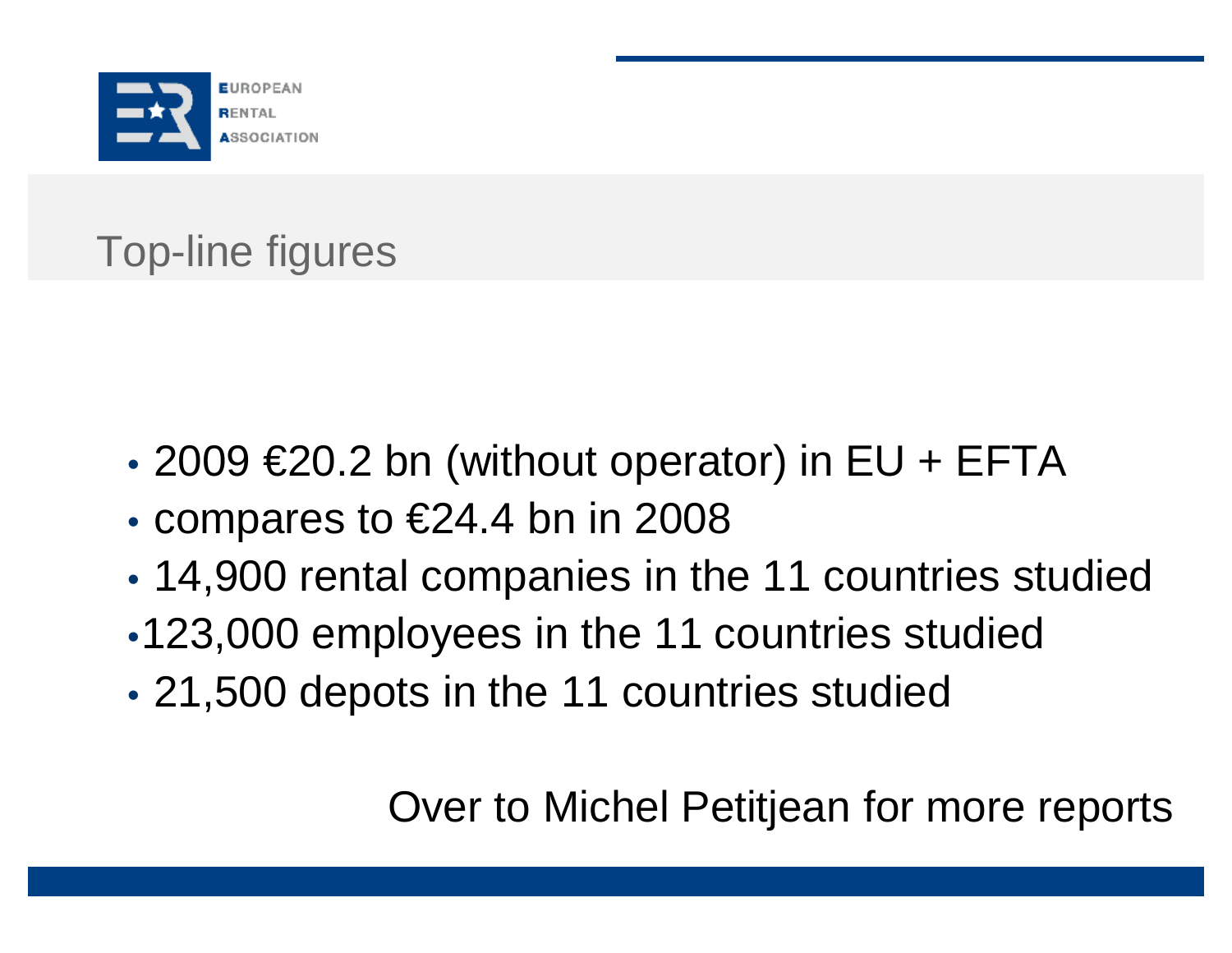

#### **Some changes from the 2008 report:**

- **European figures incorporate the remaining EU27 + EFTA countries based on an industry best estimate.**

- **The country overview is expanded to four pages by country with figures in local currency** 

- **The figures in the European overview are in Euros.**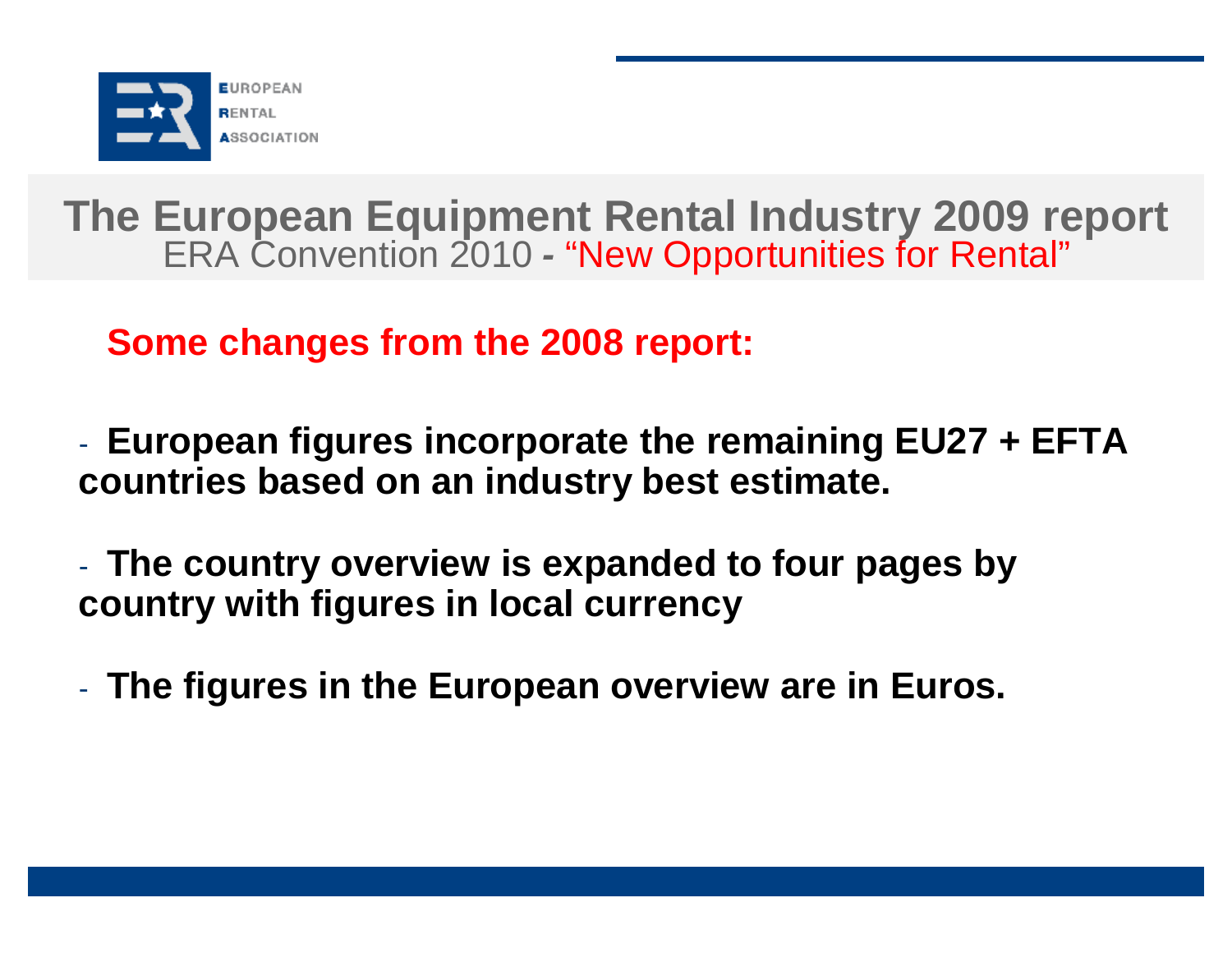

#### **Some changes from the 2008 report:**

- **New Keys Indicators with the release of:**
	- **Value of the rental fleets**
	- **Investments in rental equipment.**
- **This report will not consider penetration rates on equipment sales and on equipment population.** 
	- **→ Rates are very complex to define and calculate.**
	- **→ Dramatic levels of sales in 2009/2010 and major "defleeting" would make these rates meaningless.**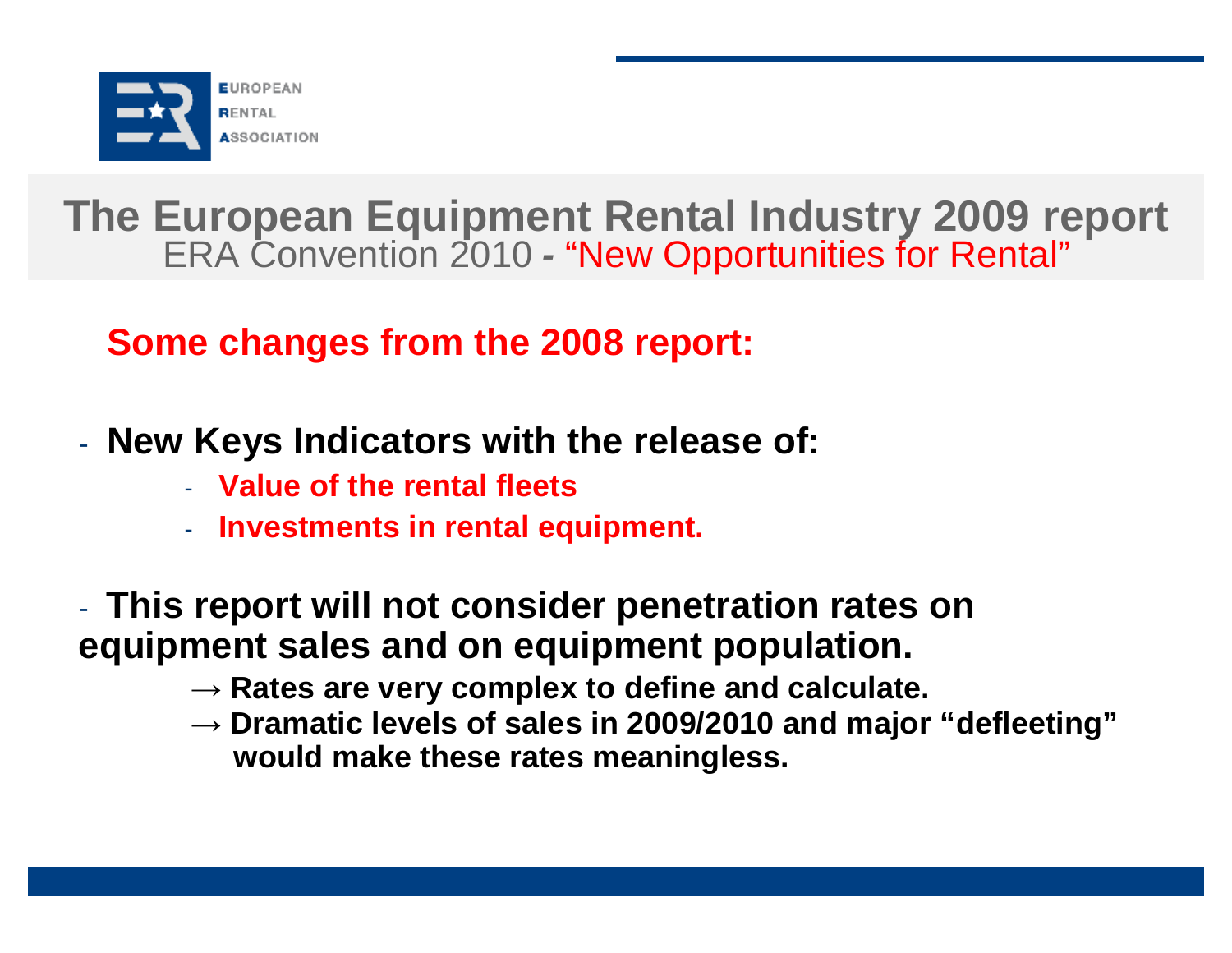

#### **Some changes from the 2008 report:**

- **For clarity purpose, this report will consider mostly equipment rental without operators.**
- **The equipment rental with operators is more diversified and needs more definitions and consensus.**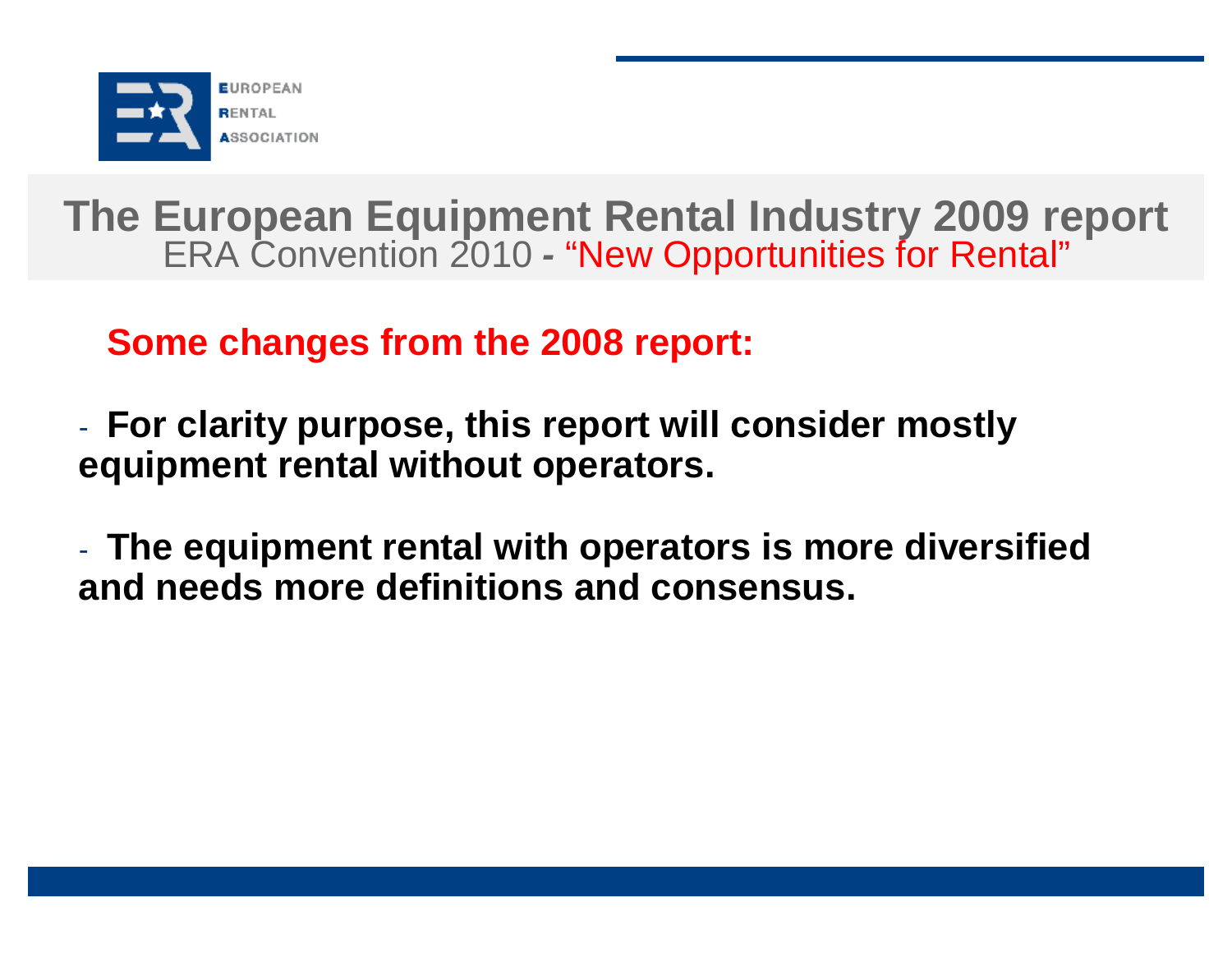

#### **In 2009**

**TOTAL SIZE of the European equipment rental market (without operators)**  $\rightarrow$   $\epsilon$ **20.2 billion.** 

**This compares with the peak of €24.4 billion in 2008 Decrease 2009/2008 → - 17,2 %**

**(ranging from Germany at - 5% to Spain at - 35%)**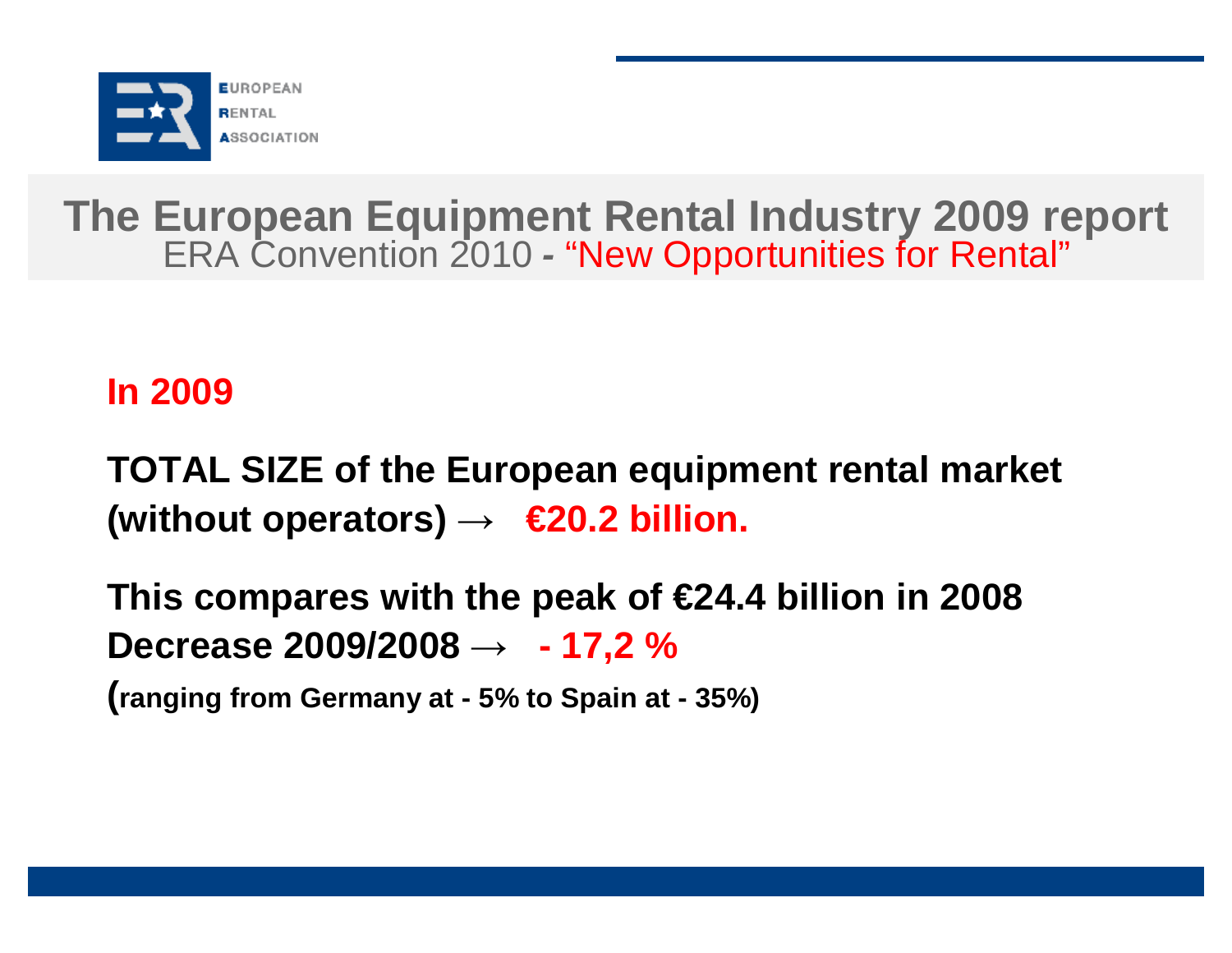

#### **In 2010**

**Rental turnover expected to decrease** 

**→ between 0% and -5% from country to country (with the exception of one country, Spain, with - 20%)**

### **In 2011**

**Rental turnover expected to increase** 

**→ between 0% and 10% from country to country.**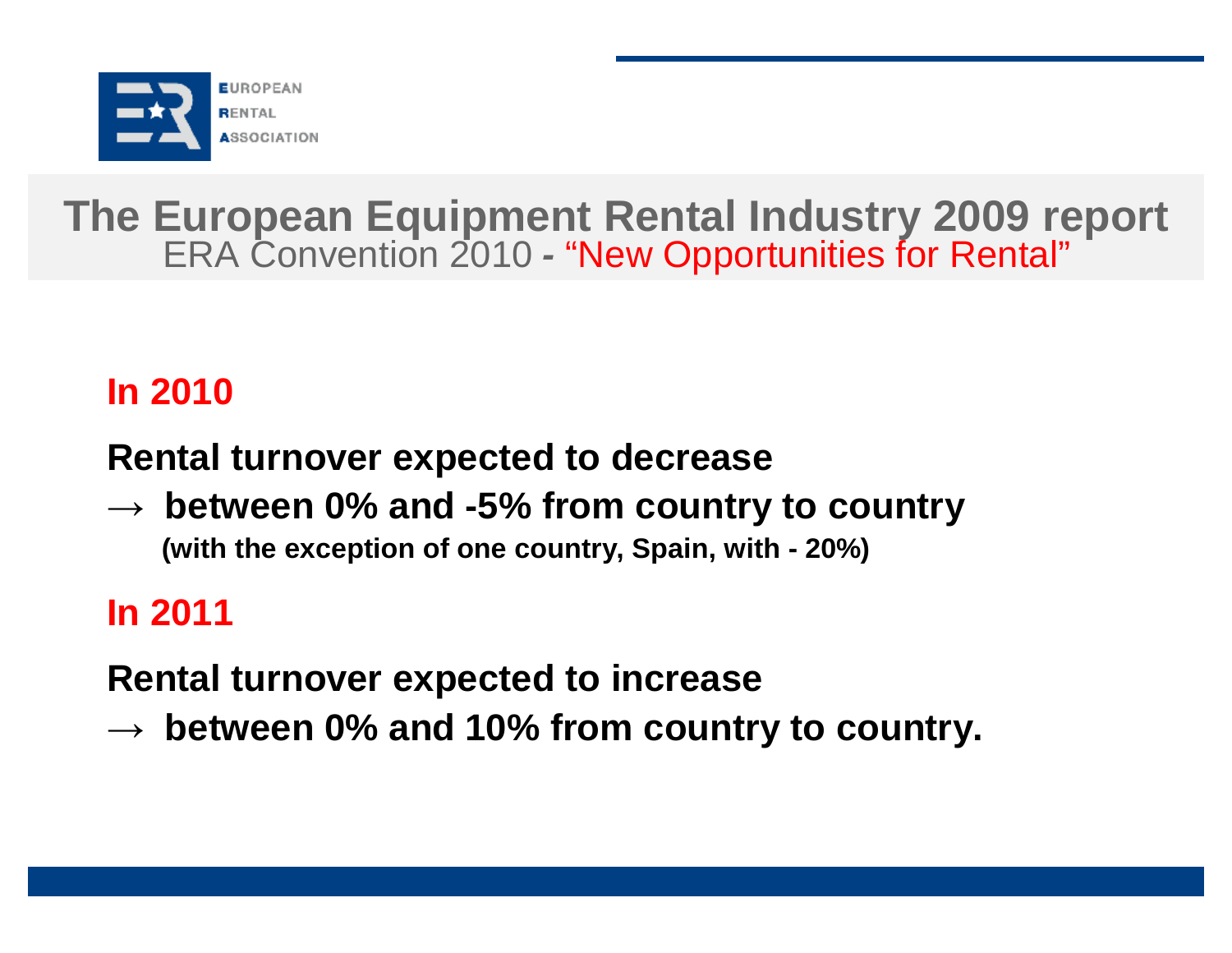

#### **In 2009**

**Fleet investment reduced drastically in some countries → up to 80% to 90% decrease from 2008 levels In other countries, capital expenditure was less affected with reductions of 20% to 25%.** 

**Fleet sizes evaluated for the first time in this 2009 report. → reduced from 14% to 17% in some countries In other countries, the fleet sizes remained virtually constant.**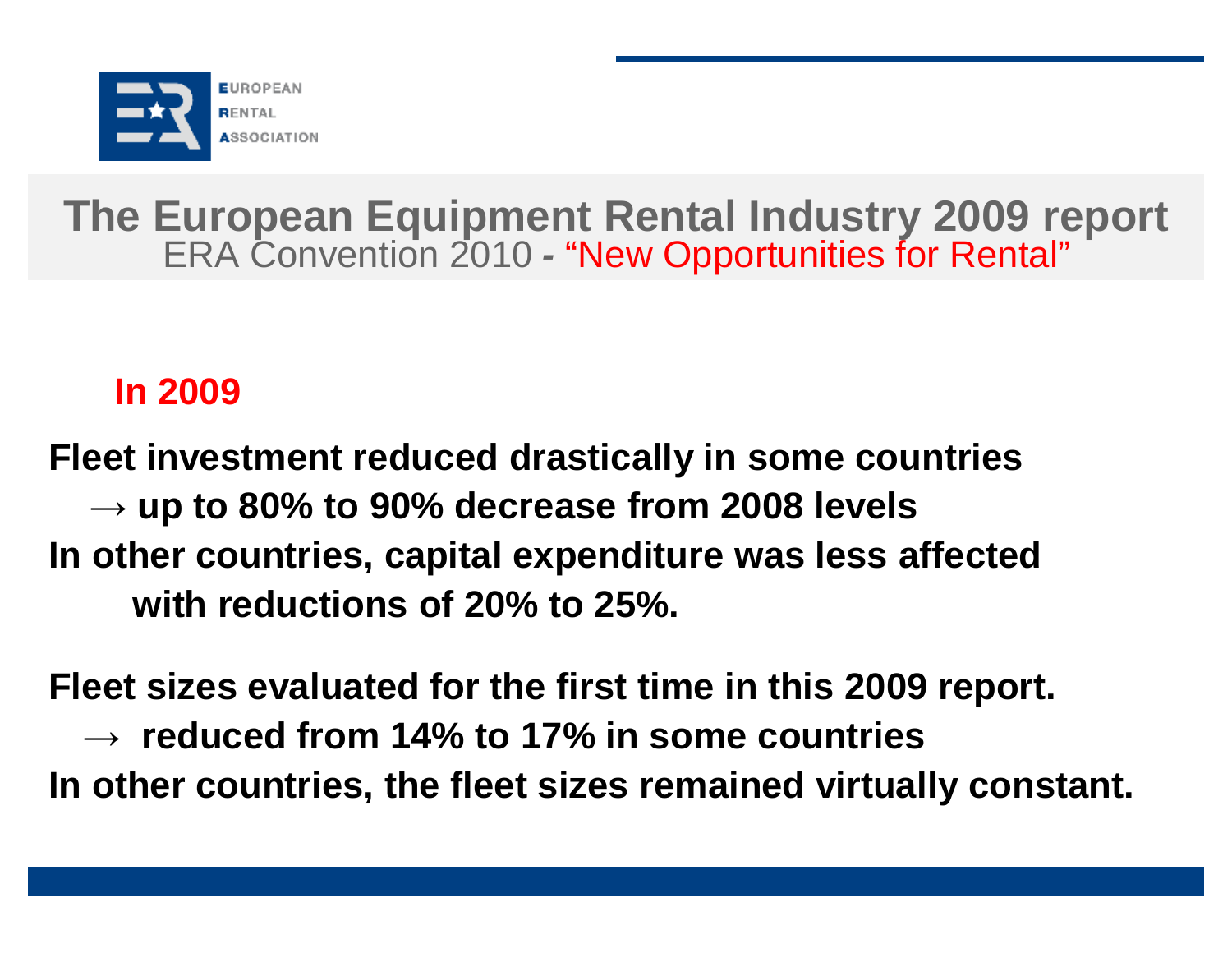

#### **In 2009**

**Great differences in penetrations:**

- **- In Construction Industry penetration Europe**  $\bf{average} \rightarrow 1,60\%$  (mini 0,75% to maxi 4,10%)
- **- In Country population penetration Europe** average  $\rightarrow$  51 *</del>*  $\bullet$  *person (mini 24 to maxi 138)*